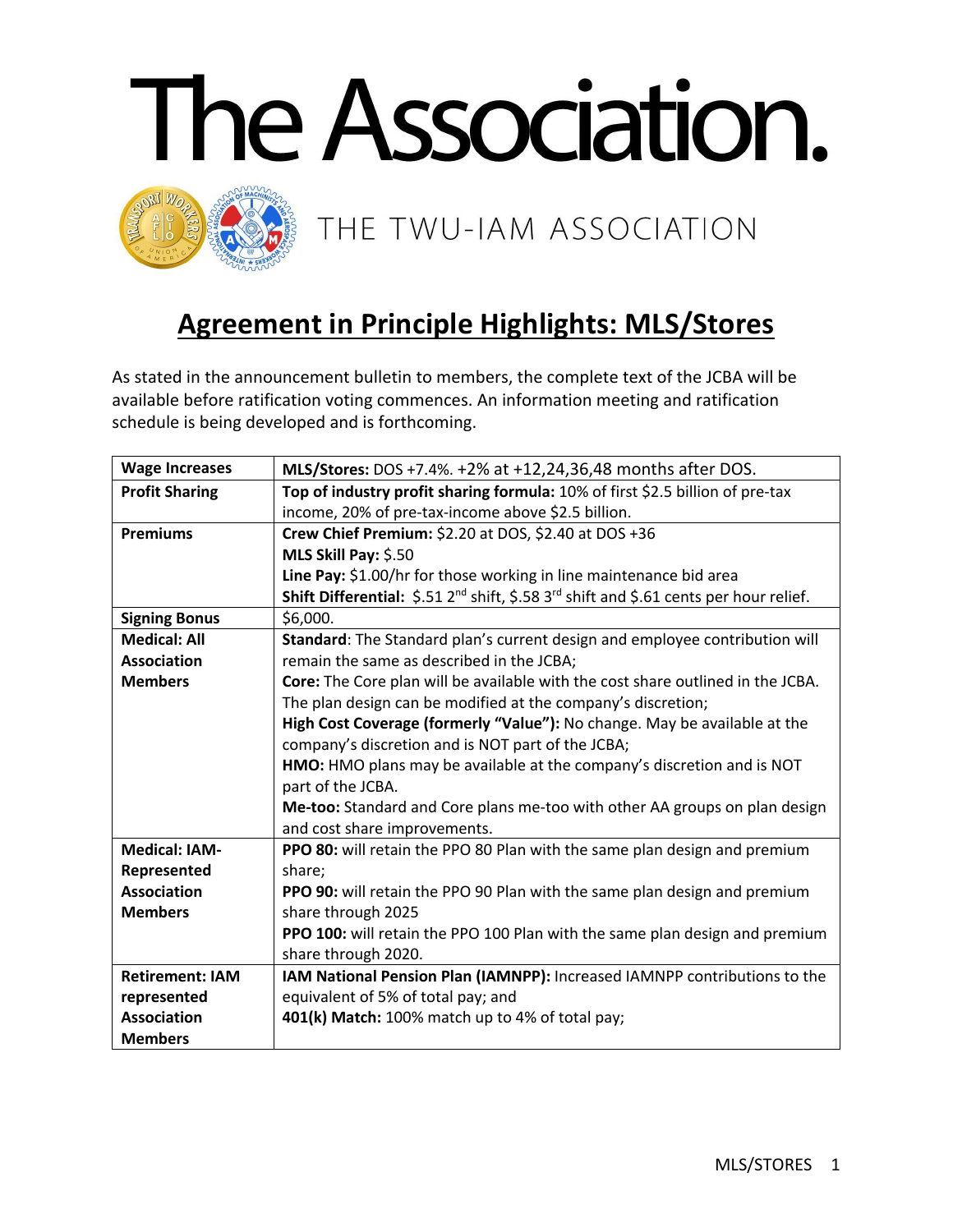| <b>Retirement: TWU</b>       | 401(k) Employer Contribution and Match: Automatic 5% contribution of total                |
|------------------------------|-------------------------------------------------------------------------------------------|
| represented                  | pay and 100% match up to another 4% of total pay.                                         |
| <b>Association</b>           |                                                                                           |
| members                      |                                                                                           |
| <b>Retiree Benefits: All</b> | HRA for Retiree Benefits: If retirement eligible, employee may elect to receive           |
| <b>Association</b>           | 50% of hourly pay rate for each unused hour in sick leave bank deposited into             |
| <b>Members</b>               | HRA for use in paying for retiree benefits in lieu of \$10.80/hr cash pay-out.            |
| <b>Vacation</b>              | The following vacation schedule will take effect on DOS: Completion of 1                  |
|                              | year, 2 weeks; 4 years, 3 weeks; 11 years, 4 weeks; 24 years, 5 weeks; 29                 |
|                              | years, 6 weeks.                                                                           |
|                              | The following vacation schedule will take effect on $DOS + 3$ : Completion of 1           |
|                              | year, 2 weeks; 4 years, 3 weeks; 11 years, 4 weeks; 17 years, 5 weeks; 24                 |
|                              | years, 6 weeks.                                                                           |
|                              |                                                                                           |
|                              | Any Association member who is entitled to an increase in vacation during 2020             |
|                              | will receive a lump sum payment for such vacation.                                        |
| <b>Holidays</b>              | 10 holidays.                                                                              |
|                              | If holiday worked, hours paid at double-time and a half.                                  |
|                              | If holiday on day off, hours paid at straight time.                                       |
| <b>Overtime</b>              | Mandatory Overtime Assignment: Employee is not required to work overtime                  |
|                              | against his/her wishes.                                                                   |
|                              | <b>Overtime Bypass:</b> Employee will be paid if bypassed for overtime at the             |
|                              | applicable rate;                                                                          |
|                              | <b>Overtime:</b> "Easy hour" now part of JCBA;                                            |
|                              | Double Time: Enhanced double time language;                                               |
|                              | Minimum Overtime Call In: Minimum 8 hours call in on day off.                             |
| <b>Sick Leave</b>            | Sick Leave Payment: Full pay for each sick day;                                           |
|                              | OJI/IOD Payment: First 20 days of OJI/IOD paid in full by the company;                    |
|                              | OJI/IOD Supplement: Employee may supplement OJI/IOD with sick pay when                    |
|                              | receiving worker's compensation payments;                                                 |
|                              | Sick Bank Accrual: 10 days per year to a max of 1600 hours;                               |
|                              | Sick Leave Bank Payment: Upon separation, employee may receive \$10.80 for                |
|                              | each hour of unused sick leave.                                                           |
| <b>Field Trips</b>           | Pay: 1.75 X hourly rate for all hours worked on a field trip. 8 hour rest period          |
|                              | paid at straight time.                                                                    |
|                              | Per Diem: Increased per diem;                                                             |
|                              | Car Rental: Car rental provided upon request;                                             |
|                              | Passport Reimbursement: Expense to obtain passport for field trips will be<br>reimbursed. |
|                              | Working Conditions: No requirement to work alone in remote areas;                         |
|                              | Overtime Assignments: Separate overtime list for field trips.                             |
| <b>Shift Swaps</b>           | <b>Rights:</b> Contractual swapping rights;                                               |
|                              | Discipline for Violations: Warnings instead of immediate suspensions;                     |
|                              | Swap Limit: 32 swaps per quarter;                                                         |
|                              |                                                                                           |
|                              | Enhanced Flexibility: Half-day swaps permitted;                                           |
|                              | Enhanced Flexibility: DAT/COMP swaps permitted;                                           |
|                              | Enhanced Flexibility: Premium/Basic swaps permitted.                                      |